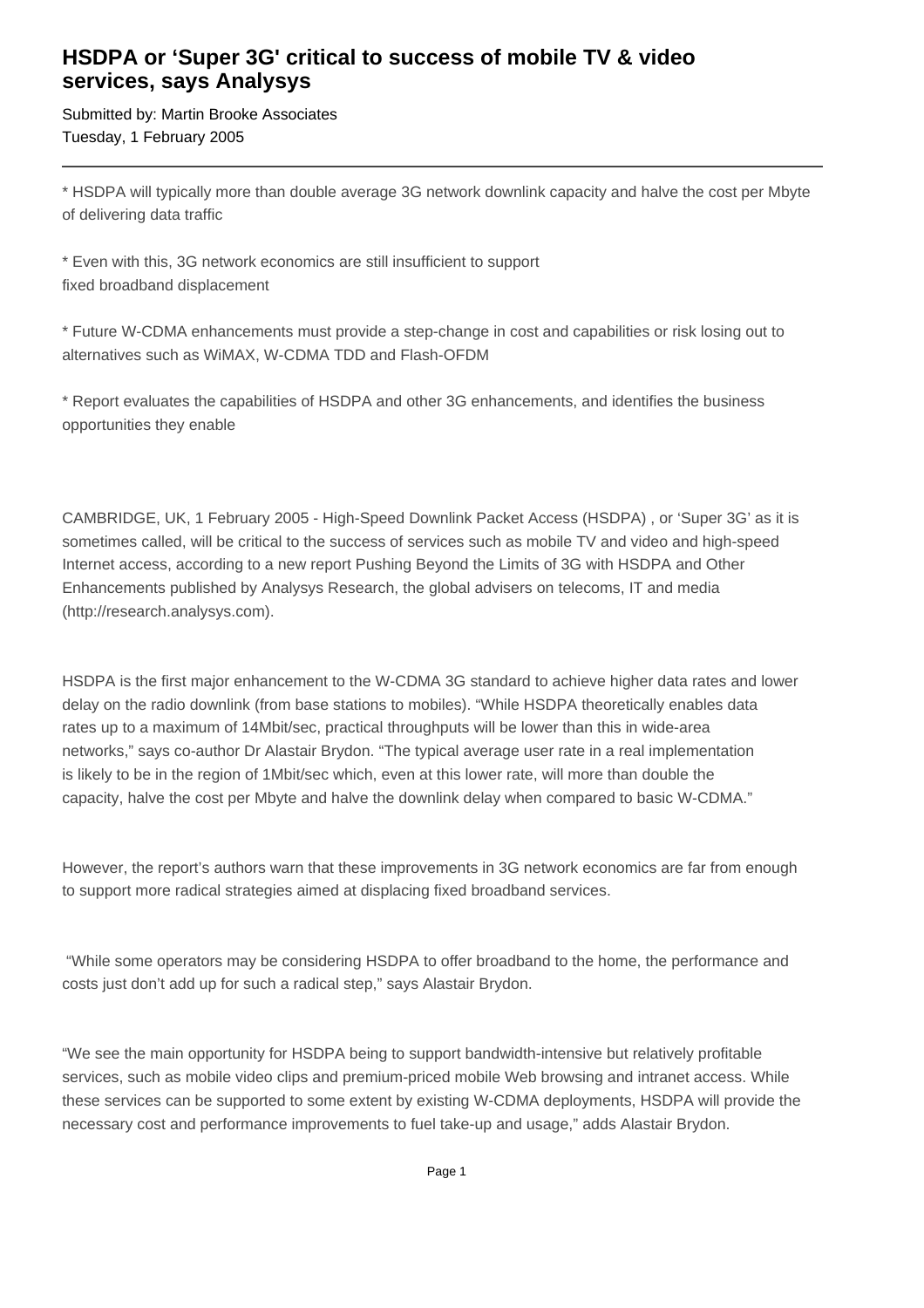"Furthermore, with the expected rise of 3G voice traffic, driven by fixed-mobile substitution, HSDPA will be essential to providing sufficient capacity to support growth in data services."

Given that HSDPA will not deliver a radical step-change in capabilities and costs, there has been increasing interest by mobile operators in a number of alternative technologies, such as WiMAX and Flash-OFDM from Flarion. "Despite the emergence of alternatives, we expect most mobile operators to continue down the 3G standards path to HSDPA, as the business case for alternative technologies is not yet compelling," says co-author Dr Mark Heath. "Compared with alternatives, upgrading to HSDPA should be relatively straightforward, with most vendors offering new base-station cards and/or software upgrades."

Pushing Beyond the Limits of 3G with HSDPA and Other Enhancements presents the real facts on forthcoming enhancements to 3G, such as HSDPA, EUL and possible further developments (such as OFDM), and identifies practical capabilities and costs. The report assesses the business rationale for the deployment of these enhancements, identifying customer propositions and business models.

The report is available to purchase online at http://research.analysys.com/store, priced at GBP1700. For more information, telephone Analysys Research on +44 (0)1223 460600 or email research@analysys.com.

About Analysys (www.analysys.com)

Analysys provides strategy and management consultancy, information services and start-up support throughout the telecommunications, IT and media sector. Its grasp of market dynamics, coupled with creativity, rigour and renowned objectivity, enables Analysys to consistently exceed the high levels of quality and innovation that its clients expect. The company has over 130 staff in offices in Cambridge, London, Glasgow, Madrid, Milan, Paris, San Francisco and Washington DC, and works with associates in Auckland, Melbourne and Vancouver.

Recent reports include:

- \* Retaining Customers and Minimising Churn: strategies for mobile markets (December 2004)
- \* The Business Case for Carrier Migration to VoIP (December 2004)
- \* The Role and Impact of WiMAX and Proprietary BWA (November 2004)
- \* Making a Success of the Mobile Content Value Chain (November 2004)
- \* Viable Business Models Point to Big Opportunities for Public WLAN (October 2004)
- \* Voice Communications: from public service to private application (September 2004)
- \* TV and Video Services on a Mobile Phone: the killer application for 3G? (September 2004)
- \* Delivering High-speed Mobile Internet/Intranet Services: the role for 3G and public WLAN (August 2004)